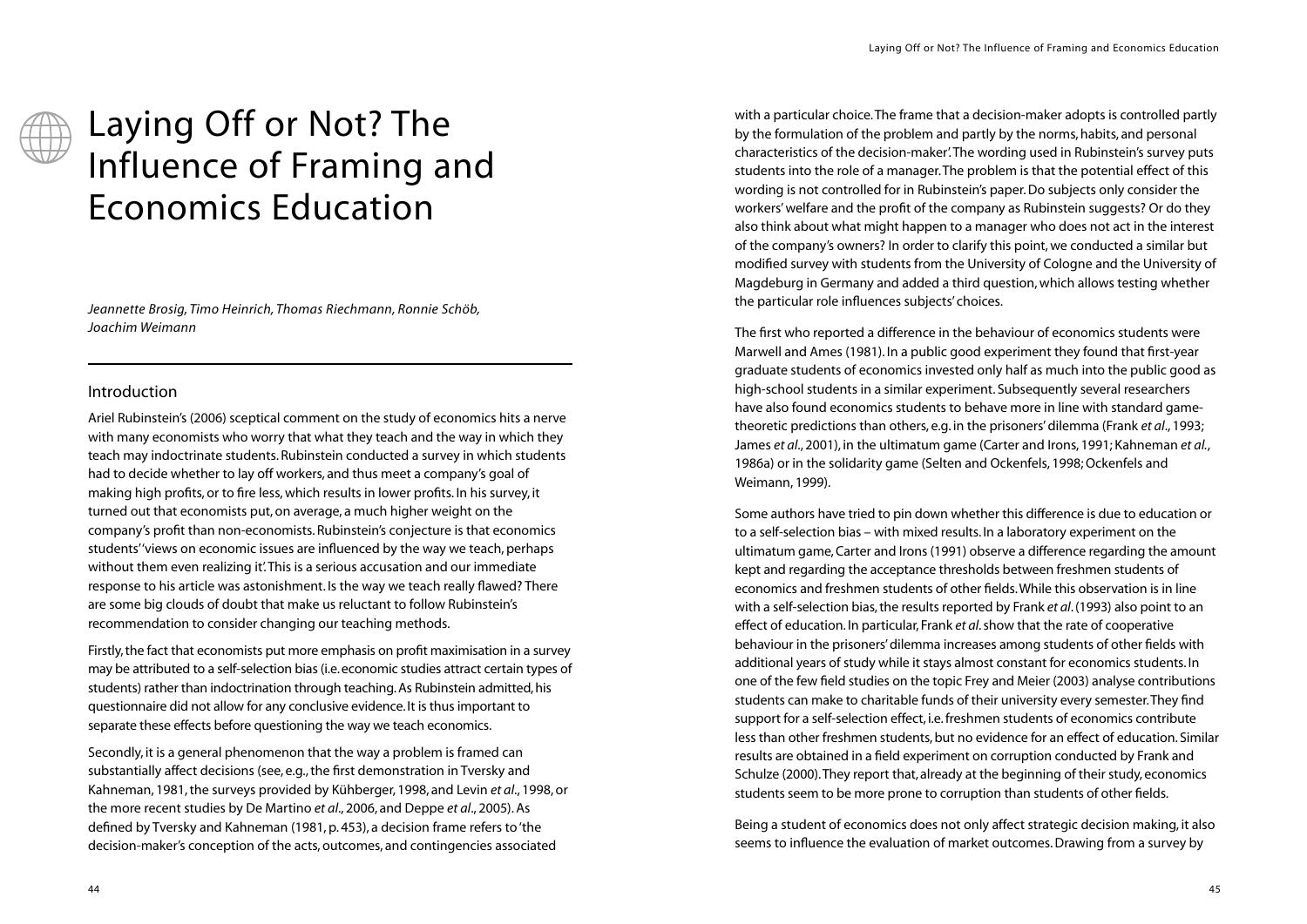Kahneman *et al*. (1986b), Ng (1988) provides some evidence for an education effect in this particular task: there are more fourth-year students than first-year students of economics who regard the price system as a fair mean of allocating seats in a crowded restaurant, although both groups of students regard it as fairer than do first-year science students or subjects drawn from the general population. In another survey following Kahneman *et al*. (1986b), Frey *et al*. (1993) asked students in an introductory economics course and advanced students of economics as to how fair they regard hypothetical price increases for goods with increased demand. They find no significant difference between the two groups, but both groups perceived the price increases as fairer than subjects in a control group drawn from the general population. In a recent study, Cipriani *et al*.(2009) build on this research and ask students to judge the fairness of different allocation mechanisms and market outcomes. In addition, they employ two questions from Rubinstein's (2006) questionnaire.Their observations suggest a difference between economics and non-economics students in both kinds of decision tasks.While teaching (micro-)economics seems to influence the perception of allocation mechanisms and market outcomes, the answers given to the two questions from Rubinstein's (2006) questionnaire rather point to self-selection. Explaining their observations the authors speculate that students of economics 'may be especially sensitive to the concept of an employee acting as an agent in the firm's interests and therefore may respond on this basis' (Cipriani *et al*., p. 7).

Our study takes up this speculation and investigates the role of framing and economics education in more detail. In the next section we briefly describe our survey design and then discuss the main results before concluding.

# Modifying Rubinstein's questionnaire

We tried to design our survey in a way that, on the one hand, allows us to compare our data with those generated by Rubinstein (2006), but, on the other hand, also allows us to gain some more insights. In the first two questions we followed Rubinstein's experimental design as closely as possible. In total 469 students who earned 10 with a probability of 1/3 (every third answer was awarded) participated. Students were recruited from a variety of classes taught at the universities of Cologne and Magdeburg.We announced an online survey and handed out participation codes which allowed students to access a specified web page. Each code could be used only once and the codes were handed out anonymously. Cash was the only incentive to participate. In the survey we asked the students to consider the following situation:

Assume that you are vice president of the company ILJK.The company provides extermination services and employs administrative workers who cannot be fired and 196 non-permanent workers who do the actual extermination work and can be fired.The company was founded five years ago and is owned by three families.The work requires only a low level of skills and so each worker requires only one week of training. All of the company's employees have been with the company for three to five years. The company pays its workers more than the minimum wage. A worker's wage, which includes overtime, amounts to 20,000 p er year and exceeds welfare benefit payments.The company provides its employees with all the benefits required by law.

Until recently, the company was very profitable. As a result of the recent recession, however, there has been a significant drop in profits, although the company is still in the black.You will attend a board meeting at which a decision will be made as to how many workers to lay off.

Analogously to Rubinstein, the first question was presented in two different ways. A total of 339 economics and non-economics students received the following information:

ILJK's Finance Department has prepared the following forecast of annual profits:

| Number of workers who will<br>continue to be employed | <b>Expected annual profit</b><br>in $\epsilon$ millions |  |
|-------------------------------------------------------|---------------------------------------------------------|--|
| 0 (all the workers will be laid off)                  | $loss$ of $8$                                           |  |
| 50 (146 workers will be laid off)                     | Profit of 1                                             |  |
| 65 (131 workers will be laid off)                     | Profit of 1.5                                           |  |
| 100 (96 workers will be laid off)                     | Profit of 2                                             |  |
| 144 (52 workers will be laid off)                     | Profit of 1.6                                           |  |
| 170 (26 workers will be laid off)                     | Profit of 1                                             |  |
| 196 (no layoffs)                                      | Profit of 0.4                                           |  |

Of the 339 students 92 were economics students who had just started their first semester; 91 were advanced undergraduate economists who had been studying for at least two years. Of the non-economists 78 were in their first semester and 78 were advanced undergraduates.The non-economists came from a variety of subjects.The largest groups are students of science (15 per cent), engineering (12 per cent) and language and literature (11 per cent). Another 130 students who were either advanced undergraduate economists or advanced undergraduate engineers were informed that: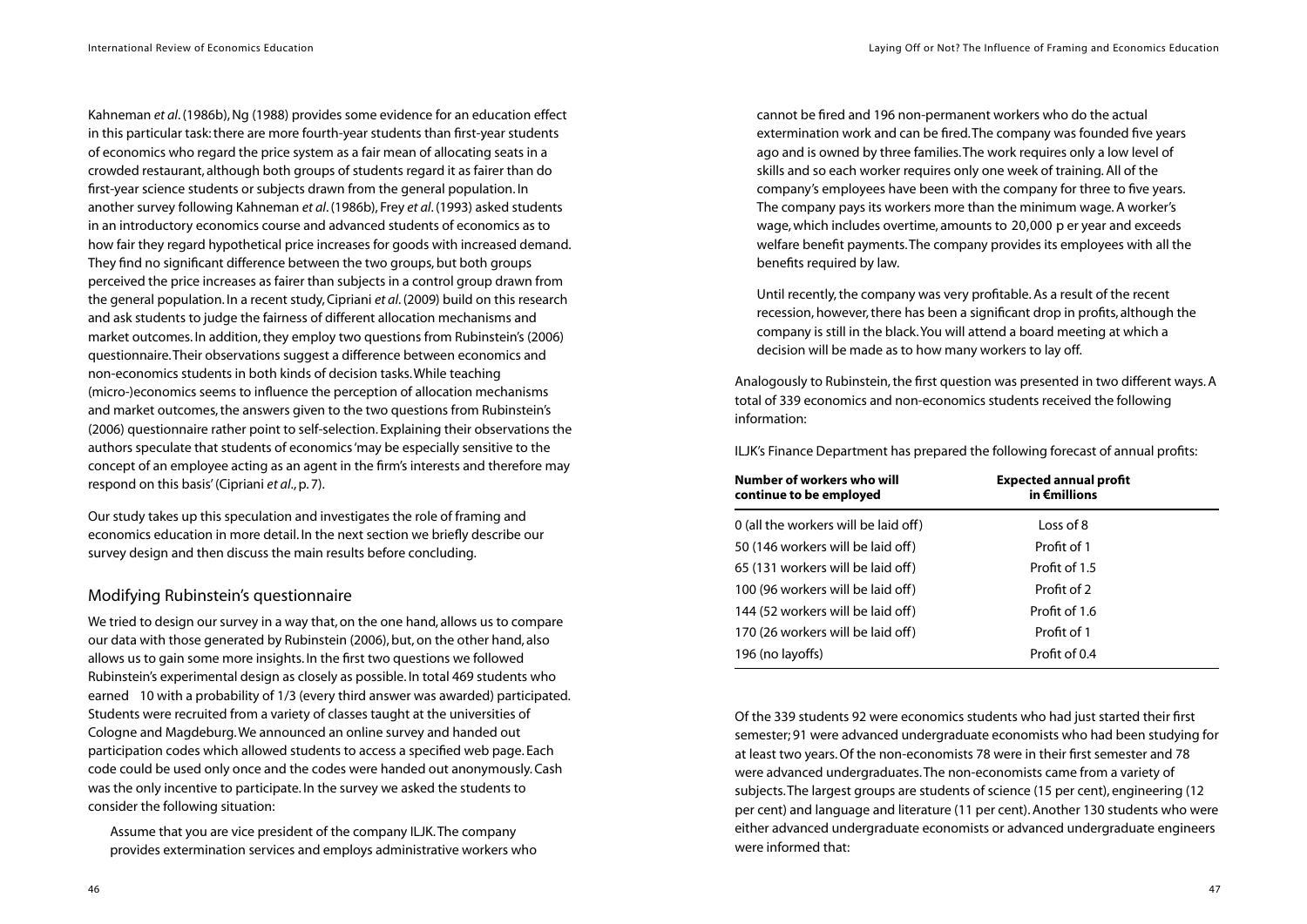ILJK's Finance Department has prepared a forecast of annual profits according to which the employment of x workers will result in annual profits of (in millions):

$$
2\sqrt{x} - 0, 1x - 8
$$

In both treatments students had to state the number of workers they would recommend to continue to employ (Q1). After that, we asked them to predict the recommendation of a real vice president (Q2). Q1 and Q2 are identical to the questions used by Rubinstein.

In contrast to Rubinstein, we asked a third question (Q3) in order to test how answers are affected by the framing of the questions. Do students only consider the workers' welfare and the profit of the company? Or do they also think about their own standing as the company's vice president? Since it is not clear what students have in mind when answering Q1, Q3 puts them into a situation in which they need not care about their own future as vice president:

Assume that you are just before retirement and you only have this decision left to make.What would be your recommendation?

As Tversky and Kahneman (1981) argue, not only the formulation of the problem but also the habits, norms and characteristics of a decision maker may influence the frame he or she adopts.While the table and formula above change the frame by varying the formulation of the same problem, we also examine whether differences in the answers to Q1 are due to a different conception of the vice president's role. Q3 alters the problem in a way that should not change the decision of an indoctrinated student of economics, who would maximise profits in both questions. If the answers of economics students are driven by the perception that the vice president is an agent of the company's owners instead, we will observe fewer layoffs in response to Q3 than to Q1.

# Findings

The most interesting message of Rubinstein's paper is that economists care more about profit maximisation than non-economists and that they do not think much about the fate of the workers who lose their jobs.Table 1 compares the observations for Q1 in the table treatment obtained in both surveys. For Q1, our study reproduces the results of Rubinstein's experiment. Our survey confirms Rubinstein's observation that there are 'sharp differences between the groups in dealing with the dilemma of profit maximisation vs. worker layoffs' (Rubinstein 2006, C3).The difference in the average number of layoffs chosen by economists and non-economists is 20 in Rubinstein's survey and 21 in our survey.

#### **Table 1:**Data obtained in Q1 using the table

|                          | <b>Fronomists</b> | <b>Hebrew/Tel Aviv</b><br>Non-<br>economists | Total | Cologne/Magdeburg (Q1-Table)<br>Fronomists Non- | economists | Total |
|--------------------------|-------------------|----------------------------------------------|-------|-------------------------------------------------|------------|-------|
| $n =$                    | 224               | 368                                          | 592   | 183                                             | 156        | 339   |
| 100 (profit maximum) 47% |                   | 22%                                          | 31%   | 38%                                             | 15%        | 27%   |
| $101 - 195$              | 40%               | 53%                                          | 48%   | 44%                                             | 52%        | 47%   |
| 196 (no layoffs)         | 10%               | 18%                                          | 15%   | 14%                                             | 29%        | 21%   |
| Others                   | 3%                | 7%                                           | 6%    | 4%                                              | 4%         | 4%    |
| Average layoffs          | 66                | 46                                           | 53    | 61                                              | 40         | 51    |

| Table 2: Average number of workers who will continue to be employed (table) |  |  |  |
|-----------------------------------------------------------------------------|--|--|--|
|-----------------------------------------------------------------------------|--|--|--|

|                                    |            | Q1-Table           | Q2-Table    |            | Q3-Table       |                    |
|------------------------------------|------------|--------------------|-------------|------------|----------------|--------------------|
|                                    | Economists | Non-<br>economists | Economists  | economists | Non-Fronomists | Non-<br>economists |
| $n =$                              | 161        | 138                | 161         | 138        | 161            | 138                |
| 100 (profit maximum) 40%           |            | 15%                | 64%         | 56%        | 23%            | 12%                |
| $101 - 195$                        | 45%        | 57%                | 34%         | 38%        | 40%            | 43%                |
| 196 (no layoffs)                   | 15%        | 28%                | 2%          | 6%         | 37%            | 45%                |
| Average layoffs                    | 58         | 36                 | 77          | 72         | 37             | 26                 |
| Mann-Whitney-U test<br>(two-sided) |            | $p = 0.000$        | $p = 0.155$ |            | $p = 0.014$    |                    |

Following Rubinstein we decided to exclude those students from our analysis who chose to employ less than 100 workers in at least one of the three questions.We assume that these subjects mixed up the number of employed and laid-off workers.We excluded 40 of 339 subjects in the table treatment, and 32 of 130 subjects in the formula treatment. Including these observations does not change our results, however.

Table 2 compares the numbers of workers who are still employed after the decisions of economists and non-economists using the table for all three questions.

In Q1 economists decided to employ significantly fewer workers than noneconomists when their decision was made using the table.The difference between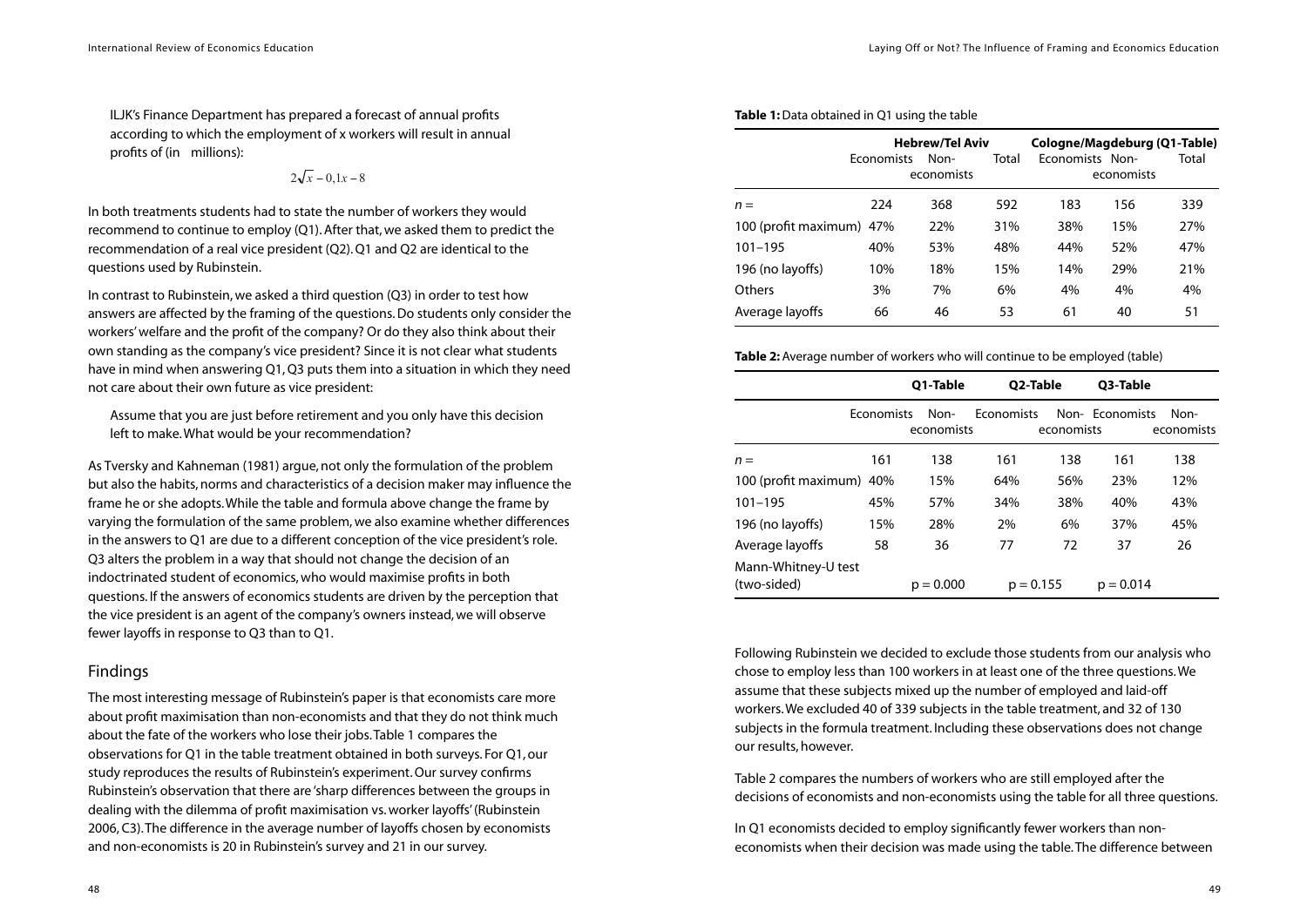economists and non-economists is no longer significant concerning question Q2. That is, both groups assess the behaviour of real managers in a similar way. Our survey thus confirms Rubinstein's observation that there are 'no significant differences between the groups as to what subjects thought a real vice president would do' (Rubinstein 2006, C5).When close to retirement (Q3), economists still decide to lay off significantly more workers than non-economists, though the average difference drops from 22 in Q1 to 11 in Q3.

This last observation leads to the question of whether the frame of the questions is important. Remember that Q1 was presented in two different ways.While we find no significant differences between the decisions of economists and non-economists working with the formula, there is a strong and significant difference between the two frames (Table 3). On average economists and non-economists let 149 workers continue to work in the table frame whereas only 123 were not laid off in the formula frame.This result also reproduces the findings obtained by Rubinstein.

Table 4 shows that with regard to Q3 the specific situation of the manager also turns out to be of importance. Economists, in particular, employ significantly more workers when they are forced to imagine that they are near retirement, i.e. are in a position in which their decision has far fewer personal consequences. Moreover, in Q3,the average decision of those economists equipped with the table is no longer significantly different from the average decision of students equipped with the formula.

**Table 3:** Average number of workers who will continue to be employed in Q1

|                                                            |                                                          | <b>Economists</b> |                                        | <b>Non-Economists</b> |  |
|------------------------------------------------------------|----------------------------------------------------------|-------------------|----------------------------------------|-----------------------|--|
|                                                            | O1-Formula<br>O1-Table                                   |                   | O1-Table                               | O1-Formula            |  |
| $n =$                                                      | 161                                                      | 70                | 138                                    | 28                    |  |
| 100 (profit maximum)                                       | 40%                                                      | 70%               | 15%                                    | 61%                   |  |
| $101 - 195$                                                | 45%                                                      | 17%               | 57%                                    | 32%                   |  |
| 196 (no layoffs)                                           | 15%                                                      | 13%               | 28%                                    | 7%                    |  |
| Average layoffs                                            | 58                                                       | 72                | 36                                     | 74                    |  |
| Mann-Whitney-U test Q1-Table vs. Q1-Formula<br>(two-sided) |                                                          | $p = 0.004$       | Q1-Table vs. Q1-Formula<br>$p = 0.000$ |                       |  |
|                                                            | Q1-Formula: Economists vs. Non-Economists<br>$p = 0.727$ |                   |                                        |                       |  |

50

**Table 4:** Average number of workers who will continue to be employed in Q1 and Q3

|                                    | <b>Economists</b> |                       |                                        |                | <b>Non-Economists</b>                 |                |  |
|------------------------------------|-------------------|-----------------------|----------------------------------------|----------------|---------------------------------------|----------------|--|
|                                    | $O1-$<br>Table    | O3-<br>Table          | $O3-$<br>Formula                       | $O1-$<br>Table | O3-<br>Table                          | O3-<br>Formula |  |
| $n =$                              | 161               | 161                   | 70                                     | 138            | 138                                   | 28             |  |
| 100 (profit maximum) 40%           |                   | 23%                   | 30%                                    | 15%            | 12%                                   | 32%            |  |
| $101 - 195$                        | 45%               | 40%                   | 33%                                    | 57%            | 43%                                   | 54%            |  |
| 196 (no layoffs)                   | 15%               | 37%                   | 37%                                    | 28%            | 45%                                   | 14%            |  |
| Average layoffs                    | 58                | 37                    | 41                                     | 36             | 26                                    | 37             |  |
| Wilcoxon test<br>(two-sided)       | $p = 0.000$       | Q1-Table vs. Q3-Table |                                        | $p = 0.000$    | 01-Table vs. 03-Table                 |                |  |
| Mann-Whitney-U test<br>(two-sided) |                   |                       | Q3-Table vs. Q3-Formula<br>$p = 0.784$ |                | Q3-Table vs.Q3-Formula<br>$p = 0.000$ |                |  |

Rubinstein points out that economics students show a much stronger tendency to maximise profits than subjects in other groups, but he could not determine clearly whether differences were due to a self-selection bias or are the result of indoctrination. Since he found (significant?) differences between economics students and MBA students trained in doing case studies, he tentatively concluded that the difference might indeed be the result of the way in which economics is taught at universities:'the study of cases might stimulate more comprehensive thinking about real life problems whereas the study of economics through mathematical exercises conceals the need to balance between conflicting interests' (Rubinstein 2006, C8).

To distinguish the self-selection bias from indoctrination, we compared decisions made by first-semester economics students and advanced undergraduate economics students. Our results reveal that education does not significantly matter for economics students. Instead of becoming more interested in profit maximisation they even seem to learn to give the workers' welfare more weight – although the increase of employment is not significant. All of the advanced undergraduates in our sample have been trained in microeconomics, therefore, these results are in line with the findings on indoctrination by Cipriani *et al*.(2009). Note that the education of non-economics students does not change their behaviour either.Table 5 reports the results.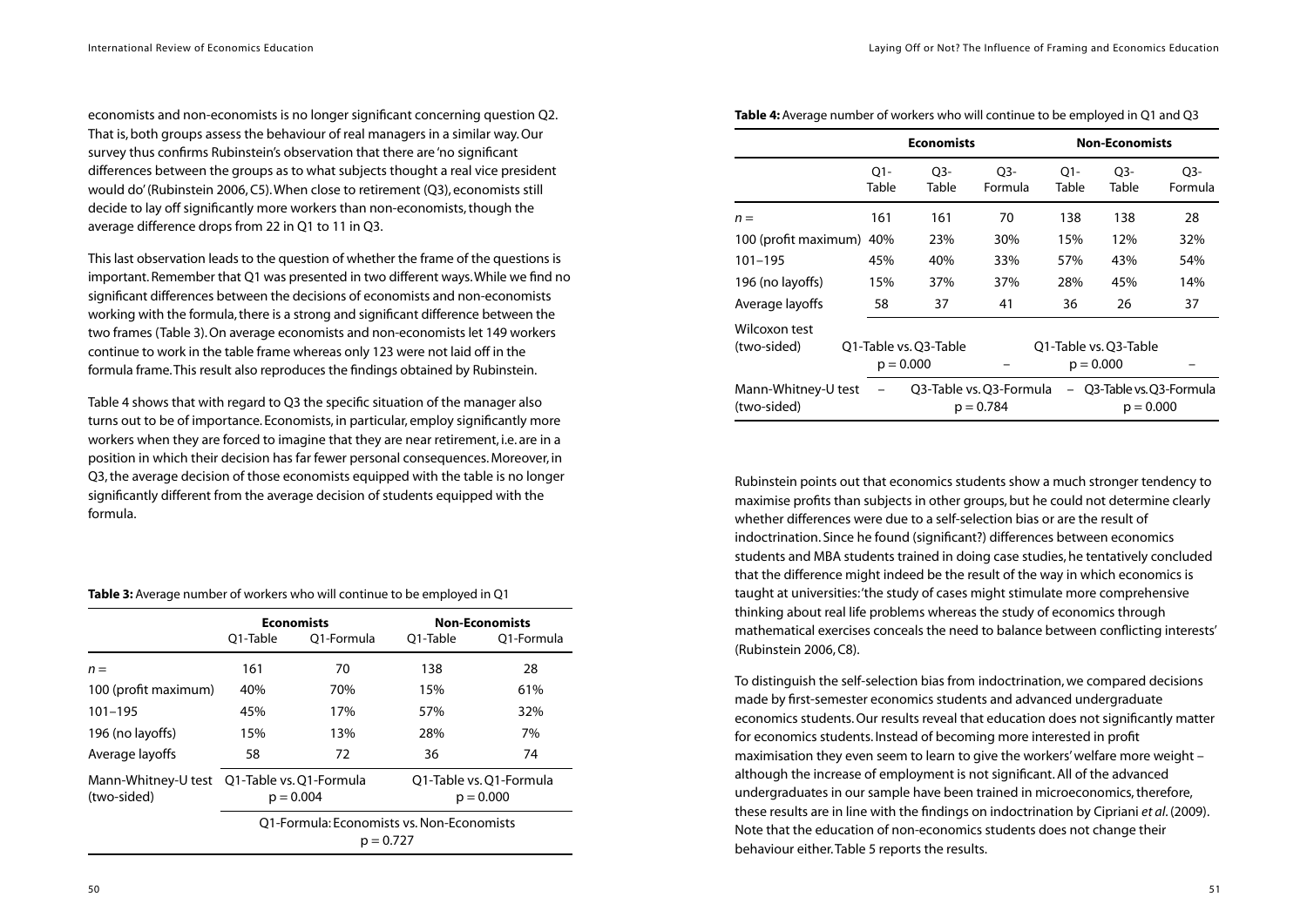### **Table 5:**Number of workers to be employed in Q1 (table)

|                                    | Q1-Table<br><b>Economists</b> |          | Q1-Table<br><b>Non-Economists</b> |             |  |
|------------------------------------|-------------------------------|----------|-----------------------------------|-------------|--|
|                                    | <b>Beginners</b>              | Advanced | <b>Beginners</b>                  | Advanced    |  |
| $n =$                              | 78                            | 83       | 71                                | 67          |  |
| 100 (profit maximum)               | 47%                           | 33%      | 18%                               | 12%         |  |
| 144/10                             | 41%                           | 49%      | 59%                               | 54%         |  |
| 196 (no layoffs)                   | 12%                           | 18%      | 23%                               | 34%         |  |
| Average layoffs                    | 62                            | 54       | 39                                | 34          |  |
| Mann-Whitney-U test<br>(two-sided) | $p = 0.173$                   |          |                                   | $p = 0.445$ |  |

# **Discussion**

The comparison of our results and those obtained by Rubinstein shows that the empirical evidence is not as clear as Rubinstein's paper suggests. First of all, we demonstrate that the frames of the original Rubinstein questions are of great importance.We replicate Rubinstein's finding that presenting the decision with the help of a formula increases layoffs relative to the presentation using a table. But the first question in both surveys leaves much room for interpretation. What happens to the workers who were laid off? What consequences do employment decisions have for the vice president himself? Subjects answering Q1 may or may not have particular answers to these and other questions in mind when they decide.The problem is that we cannot control for the individual framing adopted by each subject.1 The answers to our new question Q3 demonstrate that a slight change of the vice president's situation makes a significant difference.This question tries to separate two concepts of the vice president's role subjects might have. Profit maximisation can either be perceived as good idea in its own right or as the selfish decision necessary to please the company's owners. In the case of indoctrination we would assume that economists will maximise profits even on their last day of work since they believe it to be beneficial to all of us. However, we find that many economists do not choose profit maximisation when it is not in their self-interest anymore.

Thus, we cannot rule out the possibility that economists and non-economists differ systematically in their interpretations of the economic situation they are confronted with in Q1. For example, it seems plausible that students who plan to become managers and who are educated in management and economics are more likely to imagine that they are really involved in the situation as a *responsible* manager than

students of other disciplines.The Rubinstein interpretation that economists systematically put a higher weight on profit maximisation because they are trained to solve economic problems with the help of formal models is not coactive.

The different individual interpretations of a particular problem might also explain some of the conflicting results in the literature. Presenting some of the questions used in the original survey from Kahneman *et al*. (1986b), Gorman and Kehr (1992) already suppose that business executives might interpret the fairness of economic decisions very differently.

Another, more general question is how to interpret the observation that students of economics seem to care more about profit maximisation.The efficient use of resources is a core topic in economics and we emphasise this point over and over again.We also stress that markets can (under certain circumstances) do a good job in achieving efficiency and we should, therefore, not be surprised that students of economics might perceive the social cost of firing workers lower than others do. It should be no surprise when both groups, on average, do not find the same answer. By no means can we infer an indoctrination bias from that outcome. An elaborate discussion of this question is far beyond the scope of this paper, however, and leaves much room for future work.

## Note

<sup>2</sup> There may be another cause for a different conception of the problem. Because of the hypothetical nature of the situation in which the students were asked, students might tend to answer based not on their own preferences, but rather what they believe to be the correct answer. Economics students might be more inclined to pick the answer they believe to be correct in terms of economic analysis, irrespectively of their moral beliefs. Only changes in these beliefs would reflect indoctrination through economic education.

# References

Carter, J.R. and Irons, M.D. (1991) Are economists different, and if so, why? *Journal of Economic Perspectives*, Vol. 5, pp. 171–177.

Cipriani, G.P., Lubian, D. and Zago, A. (2009) Natural born economists? J*ournal of Economic Psychology*,Vol. 30, pp. 455-468.

De Martino, B., Kumaran, D., Seymour, B. and Dolan, R.D. (2006) Frames, biases, and rational decision-making in the human brain, *Science*,Vol. 313, pp.684–687.

Deppe, M., Schwindt, W., Krämer, J., Kugel, H., Plassmann, H., Kenning, P. and Ringelstein, E.B. (2005) Evidence for a neutral correlate of a framing effect: Bias-specific activity in the ventromedial prefrontal cortex during credibility judgments, *Brain Research Bulletin*, Vol. 67, pp. 413–421.

Frank, R.H., Gilovich,T. and Regan, D.T. (1993) Does studying economics inhibit cooperation? *Journal of Economic Perspectives*, Vol. 7, pp. 159–171.